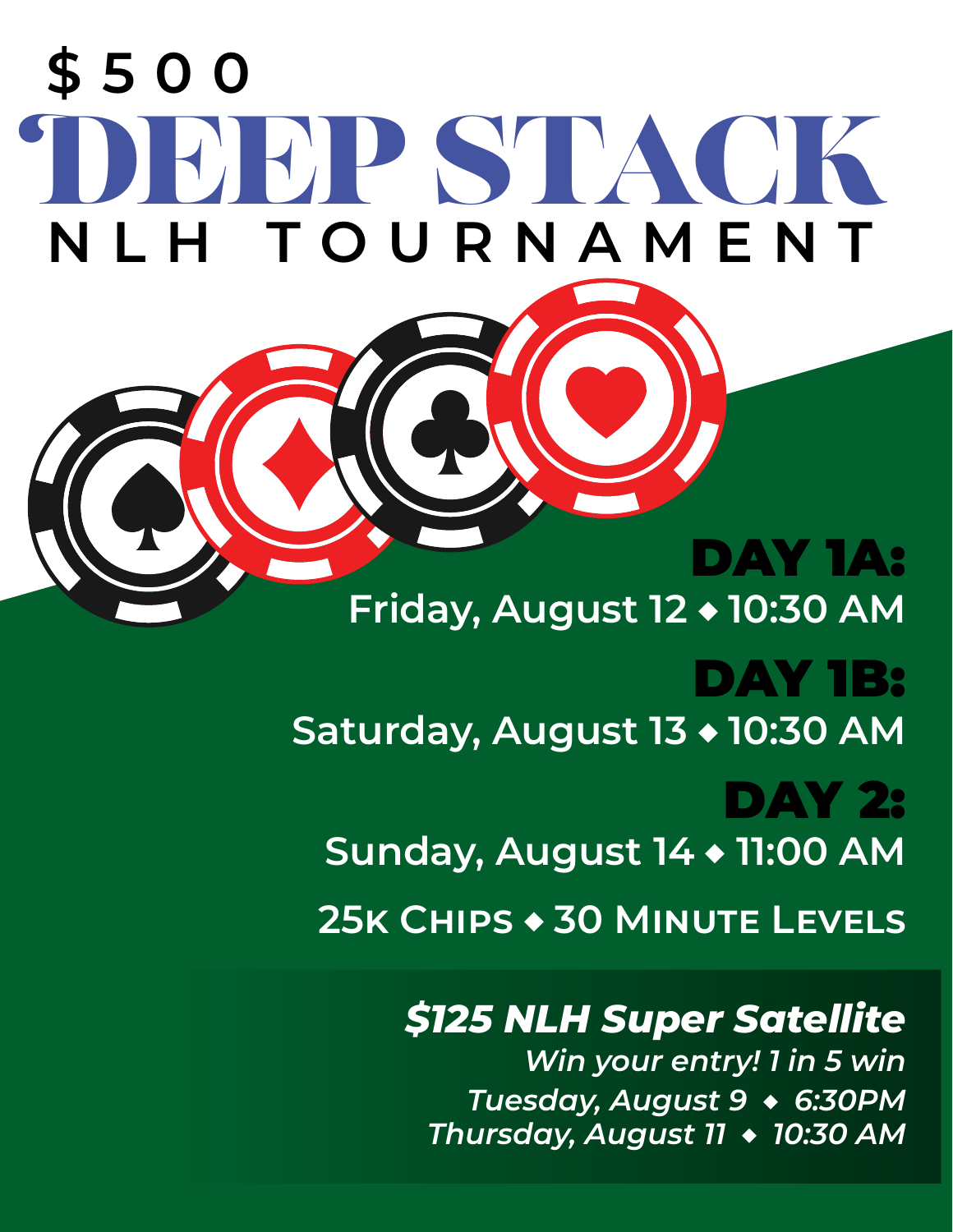

**Day 1A: Friday, August 12 10:30 AM Day 1B: Saturday, August 13 10:30 AM Day 2: Sunday, August 14 11:00 AM**

#### 25,000 Chips 30 Minute Levels No Limit Hold'em—Big Blind Ante

Seating may be limited: 1A–12 tables gtd. seating; 1B–12 tables gtd. seating. Registration opens 2 hours prior to start on each day-1 and closes at the end of level 8 break (Approx. 2:50 PM).

Register at the Casino Cashier Cage with your MVP Rewards card. Tournament plays in the Poker Room.

Pre-registered player's chip stacks will be put in play at the start of the event. Late registration and unlimited re-entry available through the first 8 levels of play on each day-1. All entries must be checked in to their table before the start of level 9.

#### Rules of Multi-Day Play:

1) This tournament is a multi-day event. Each Day-1 plays 15 levels. TD has discretion to halt play early if field plays to less than 12% of entries. If play is halted prior to the end of level 15 on any day-1A then day-2 will start at the earliest end time.

2) Players may re-enter the same flight if they bust out during the registration period. Unlimited re-entry.

3) "Best Stack Forward": Players may play both flights and advance their largest stack to Day-2. Any bagged smaller stacks will be forfeited and removed from play prior to day-2 start and receive no compensation. 4) All advancing players will have their chips bagged and tagged and redraw for day-2 seating. Day-2 redraw is random and non-transferable. Day-2 Seating will be posted after the completion of all day-1 flights. 6) Prize pool payouts will be posted before the start of Day-2 play and follow our standard event payout structure.

7) Breaks are 10 minutes. Day-1 breaks are after levels 4, 8, and 11. Day-2 breaks are after levels 18, 22, and every 4 levels thereafter. 8) Event plays 9 handed. Seat redraws will occur at the end of Day-1 and on Day-2 at 27 players and final table of 9.

#### Rules of Big Blind Ante:

1) A single Ante will be posted by the player in the Big Blind position only.

- 2) The Ante is posted first.
- 3) The Ante is dead money. All other players may win the entire ante.
- 4) The Ante is the same amount as the Big Blind and will never reduce.

| <b>LEVEL</b>                   | <b>BIG BLIND</b><br>ANTE | SMALL BLIND                                              | <b>BIG BLIND</b> |  |
|--------------------------------|--------------------------|----------------------------------------------------------|------------------|--|
| 1                              |                          | 100                                                      | 100              |  |
| $\overline{2}$                 | 100                      | 100                                                      | 100              |  |
| 3                              | 200                      | 100                                                      | 200              |  |
| 4                              | 300                      | 200                                                      | 300              |  |
|                                |                          | 10 Minute Break                                          |                  |  |
| 5                              | 400                      | 200                                                      | 400              |  |
| 6                              | 500                      | 300                                                      | 500              |  |
| 7                              | 600                      | 300                                                      | 600              |  |
| 8                              | 800                      | 400                                                      | 800              |  |
|                                |                          | 10 Minute Break-End of Registration<br>(Approx. 2:50 PM) |                  |  |
| 9                              | 1,000                    | 500                                                      | 1,000            |  |
| 10                             | 1,200                    | 600                                                      | 1,200            |  |
| 11                             | 1,500                    | 1,000                                                    | 1,500            |  |
|                                |                          | 10 Minute Break-Color-up 100                             |                  |  |
| 12                             | 2,000                    | 1,000                                                    | 2,000            |  |
| 13                             | 2,500                    | 1,500                                                    | 2,500            |  |
| 14                             | 3,000                    | 1,500                                                    | 3,000            |  |
| 15                             | 4,000                    | 2,000                                                    | 4,000            |  |
|                                |                          | End of Day-1 (Approx. 6:30 PM)                           |                  |  |
| 16                             | 5,000                    | 2,500                                                    | 5,000            |  |
| 17                             | 6,000                    | 3,000                                                    | 6,000            |  |
| 18                             | 8,000                    | 4,000                                                    | 8,000            |  |
|                                |                          | 10 Minute Break-Color up 500                             |                  |  |
| 19                             | 10,000                   | 5,000                                                    | 10,000           |  |
| 20                             | 12,000                   | 6,000                                                    | 12,000           |  |
| 21                             | 15,000                   | 10,000                                                   | 15,000           |  |
| 22                             | 20,000                   | 10,000                                                   | 20,000           |  |
| 10 Minute Break-Color up 1,000 |                          |                                                          |                  |  |
| 23                             | 25,000                   | 15,000                                                   | 25,000           |  |
| 24                             | 30,000                   | 15,000                                                   | 30,000           |  |
| 25                             | 40,000                   | 20,000                                                   | 40,000           |  |
| 26                             | 50,000                   | 25,000                                                   | 50,000           |  |
| 27                             | 60,000                   | 30,000                                                   | 60,000           |  |
| $\overline{28}$                | 80,000                   | 40,000                                                   | 80,000           |  |
| 29                             | 100,000                  | 50,000                                                   | 100,000          |  |
| 30                             | 120,000                  | 60,000                                                   | 120,000          |  |
| 31                             | 150,000                  | 100,000                                                  | 150,000          |  |
| 32                             | 200,000                  | 100,000                                                  | 200,000          |  |
| 33                             | 250,000                  | 125,000                                                  | 250,000          |  |
| 34                             | 300,000                  | 150,000                                                  | 300,000          |  |
| 35                             | 400,000                  | 200,000                                                  | 400,000          |  |
| 36                             | 500,000                  | 250,000                                                  | 500,000          |  |

\$500 Buy-in: \$430 Prize Pool, \$20 Staff Appreciation, \$50 Entry Fee.

Member TDA (Poker Tournament Directors Association). Complete TDA rules available on request.

In accordance with Federal Regulations, W-2G's will be issued on all Buy-In Tournament net payouts of more than \$5,000.

*Canterbury Park management reserves the right to alter or cancel this promotion at any time.* 





**Canterbury Park Card Casino 1100 Canterbury Road, Shakopee, MN 55379** www.CanterburyPark.com